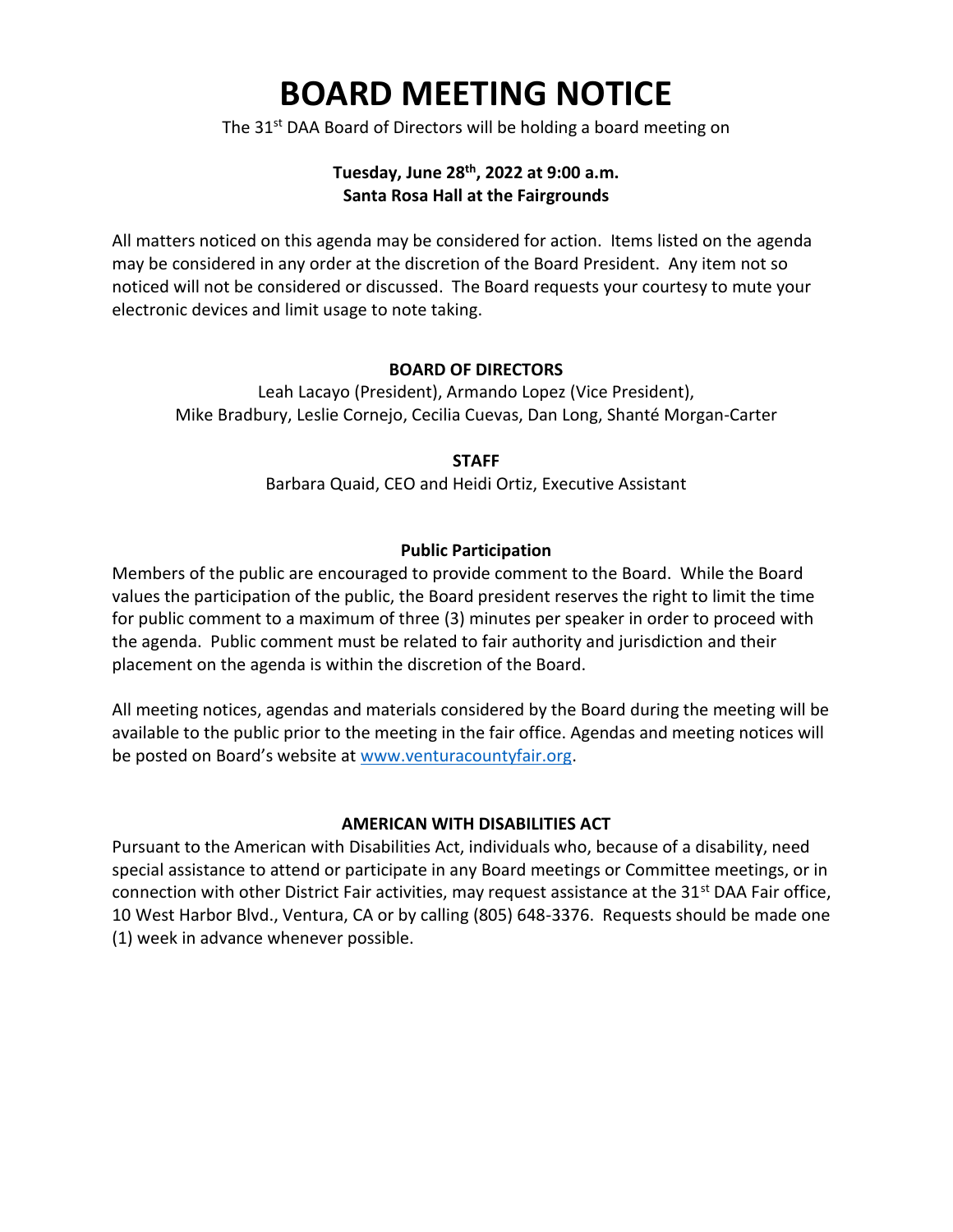# **Board of Directors Meeting Agenda**

Ventura County Fairgrounds, 31st District Agricultural Association 10 W. Harbor Blvd. - Ventura, CA 93001 - (805) 648-3376 Website: venturacountyfair.org Contact: Barbara Quaid, CEO

# **Tuesday, June 28th, 2022 at 9:00 a.m. Santa Rosa Hall at the Fairgrounds**

All matters noticed on this agenda may be considered for action. Items listed on the agenda may be considered in any order at the discretion of the Board President. Any item not so noticed will not be considered or discussed. The Board requests your courtesy to **mute your electronic devices and limit usage to note taking.**

# **I. Call to Order**

### **Roll Call**

# **Declaration of Recusal or Conflict of Interest**

Does any Board member have a conflict of interest that should preclude them from participating in discussions about or voting on any matter on today's agenda?

### **II. Pledge of Allegiance**

### **III. Welcome and Introduction of Guests & Staff**

Invitation for the public to introduce themselves (not mandatory)

# **IV. Public Comments on Items Not on the Agenda**

In accordance with state law, the Board will not comment or otherwise consider Public Comment matters until and unless such items have been properly noticed for a future meeting.

**V. Presentations –** Tom Cady

# **VI. CEO Report**

# **VII. Approval of Minutes**

- A. May 20<sup>th</sup>, 2022 Special Board Meeting
- B. May 24<sup>th</sup>, 2022 Board Meeting
- C. June  $2^{nd}$ , 2022 Special Board Meeting
- D. June 6<sup>th</sup>, 2022 Special Board Meeting

#### **VIII. Financial Report**

- A. Financials ending May  $31<sup>st</sup>$ , 2022
- B. Action regarding opening auction account.

# **IX. Committee Reports**

A. Operations Committee Meeting June  $23^{rd}$ , 2022 – Mike Bradbury, Chair